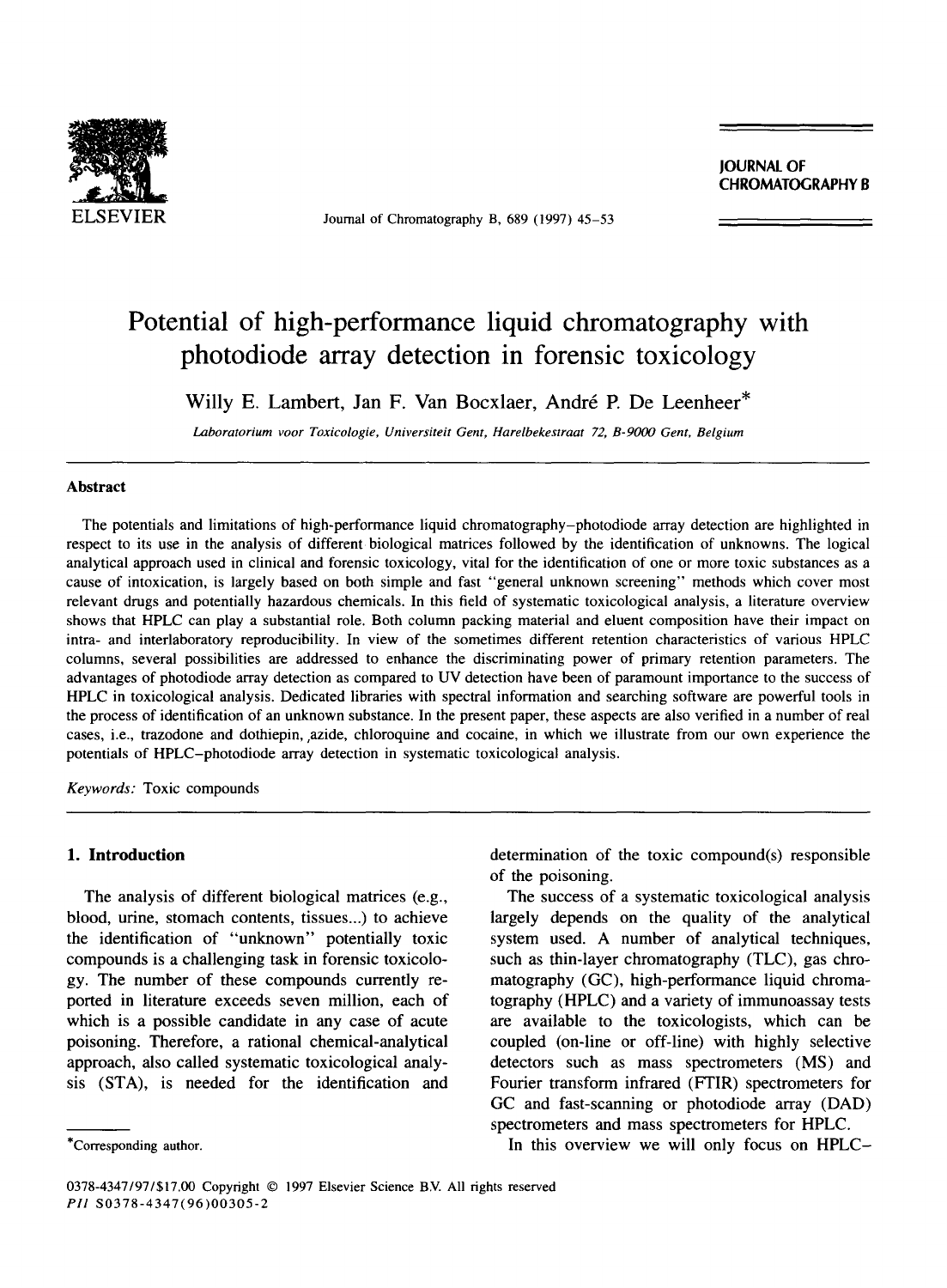DAD. Not only the potentials but also the pitfalls of this combination will be reviewed, especially with respect to the applicability in STA. HPLC-DAD used as a general unknown screening tool should cover as many drugs and toxicants as possible, but should be also very selective, sensitive and reliable. A survey of the literature in this field is presented in this paper, and some of the analytical approaches are compared and applied in a number of real cases.

# **2. The application of liquid chromatography for STA**

## *2.1. Column packing materials*

#### *2.1.1. Underivatized silica*

The use of underivatized silica as a stationary phase for the separation of a number of basic drugs was already described in 1975 [1] and in 1984 [2]. Later, other researchers evaluated the retention behaviour of basic drugs on different silica packing materials using a rather unusual eluent composition based on methanol and ammonium nitrate. Different brands of silica and even different batches of the same brand of silica packing material often resulted in different retention of selected basic drugs [3]. As a consequence of the basic principles of retention mechanisms in adsorption chromatography [4], a number of conditions must be fulfilled before reproducible retention times or capacity factors  $(k')$ can be obtained in one single laboratory or (and this is even more difficult) in different laboratories. In this way, chromatographic conditions (same batch of same brand of packing, eluent composition, temperature regulation) should be exactly defined and strictly followed. Even under reversed-phase chromatographic conditions small changes in these parameters result in other retention times, however, the impact on an adsorption chromatographic system is more substantial. Due to these stringent conditions, the application of adsorption chromatography to systematic toxicological analysis remained rather limited.

## *2.1.2. Bonded-phase packing material*

Bonded-phase chromatography and especially reversed-phase chromatography on octyl- or octadecylsilica is by far the most popular technique used in STA. Several papers already described the applicability of these packing materials to forensic toxicology [5-11]. Two of these papers compared different reversed-phase packing materials [7,10] and stressed on the influence of free silanol functions on the retention of different drugs. Such silanol effects can be reduced by changing the pH of the eluent or by adding amine modifiers to the eluent. Alternatively, various manufacturers have launched specially prepared columns, claimed to be "free of silanol effects and providing more reproducible retention times". This is mainly achieved by elimination of trace metals from the silica support and by deactivation of the free silanols by various endcapping procedures. Again, it became clear that in reversed-phase chromatography also, although to a lesser extent than in chromatography on underivatized silica, the mobile phase composition, its pH, ionic strength and temperature seriously influence the retention of drugs. As an alternative, polymeric stationary phases have also been introduced. To eliminate intra- and interlaboratory variations Bogusz et al. [12] and De Zeeuw et al. [13] proposed to replace primary retention parameters (retention times, capacity factors) by secondary parameters of retention, such as relative retention times and retention indexes. This concept can result in more reliable retention data within one single laboratory and even in the development of a retention information data base for interlaboratoy use.

Retention indexes (RI-values) based on neutral reference homologues (alkane-2-ones, alkylarylketones and 1-nitroalkanes) were still sensitive to slight variations in chromatographic conditions because these neutral reference homologues behave differently from drugs of toxicological relevance. Later it became clear that separate sets of correction standards should be used for acidic/neutral and for basic/neutral drugs. Based on these observations Bogusz and Wu [14] developed a standardized HPLC-DAD system on a Superspher RP-18 column for the chromatography and identification of over two hundred toxicologically relevant substances. They used the same chromatographic conditions for acidic and for basic drugs (i.e., gradient elution with a mixture of acetonitrile and a triethylammonium phosphate buffer pH 3.0) combined with the 1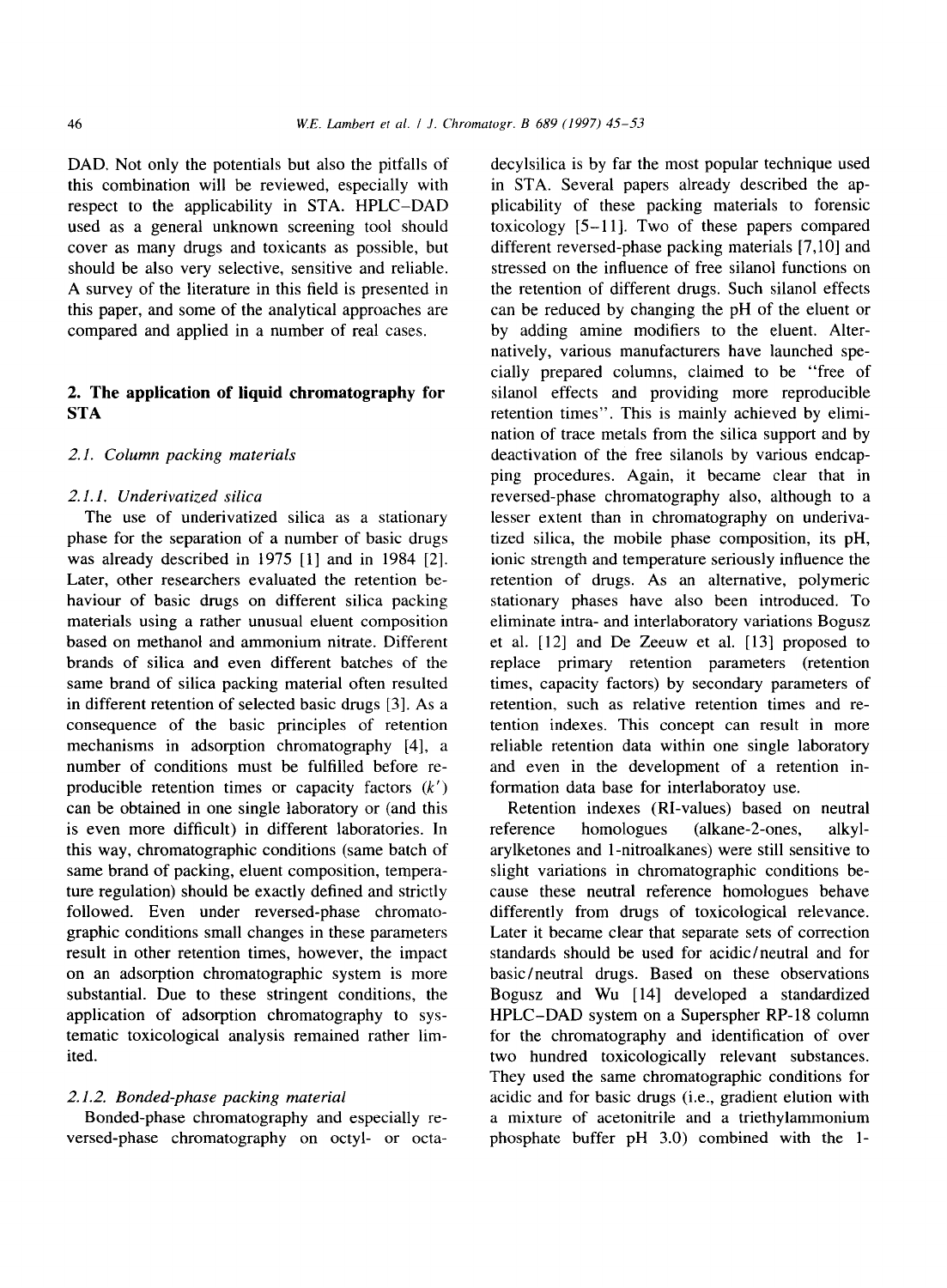nitroalkane retention index scale and a number of drugs as retention index markers. Obviously, the acidic pH suppresses the ionization of acidic silanol groups while the amine modifier further improved the chromatographic behaviour of basic drugs.

In an effort to eliminate chromatographic problems due to residual silanol groups and to prevent instrumental problems due to the incorporation of buffer salts in the eluent, we developed a HPLC separation of more than two hundred toxicologically relevant substances using totally different chromatographic conditions [15]. An alumina based packing material coated with polybutadiene was eluted in a gradient mode with a mixture of methanol and water, both containing 0.0125 M NaOH. The inherent absence of silanol functions on the new packing material (Aluspher RP-Select B from Merck, Darmstadt, Germany) simplified the retention mechanism, eliminated the need for amine modifiers and prevented irreversible adsorption. In addition, aluminum oxide as well as the polybutadiene coating are stable from pH 2 to 12. This means that basic drugs can be chromatographed under alkaline conditions proceeding in a drastic decrease in peak tailing. The polybutadiene coating gives to the packing material hydrophobic characteristics comparable to reversedphase stationary phases. Of course, the high pH of the eluent resulted in poor retention of compounds carrying a phenolic function (e.g., morphine) or a carboxylic acid function (e.g., benzoylecgonine). Hence, the latter compounds needed another chromatographic approach on a silica-based chromatographic packing material with superior end-capping characteristics, i.e., the Hypersil BDS C18 column (Alltech, Deerfield, IL, USA) [16]. The column was eluted with a mixture of 0.045 M solution of ammonium acetate in HPLC-grade water (80%), methanol (10%) and acetonitrile (10%), as solvent A, and a mixture of  $0.045$  *M* solution of ammonium acetate in methanol (40%), acetonitrile (40%) and HPLC-grade water (20%), as solvent B. We used linear gradient conditions from 100 to 47.2% A in approximately 20 min, while the effluent was monitored with a photodiode array detector. The latter method was complementary to the former, because a large number of compounds not chromatographing under strong alkaline conditions (opiates, acids and several benzodiazepines) eluted with an excellent

peak shape and a high plate number under acidic conditions. In this way, coelution of compounds due to a too high number of substances that can be chromatographed was also minimized.

The same approach of using different column systems (and different extraction procedures) in the analysis of "multiple drug overdose" cases is also described by Koves [10]. The described reversedphase chromatographic systems (Supelcosil LC-DP, LiChrospher 100 RP-8, APEX ODS and Nova-Pak Phenyl) are rather unique because all columns are eluted isocratically. Indeed, due to the large differences in polarity and in view of a simultaneous determination of parent drug and metabolites, all other systems except those based on adsorption chromatography, use gradient elution.

#### *2.2. Photodiode array detection*

Since the early eighties, the introduction of diodearray and fast-scanning absorption detectors allowed the acquisition of UV (and visible) spectral data during the chromatographic process. This has offered a new dimension of analytical data to HPLC. This appeared especially useful in view of applications to systematic toxicological analysis. Combining the discriminatory power of chromatographic retention parameters with that of the spectral data was shown to increase the overall reliability of the HPLC method [17]. Ideally, standard reference spectra could be stored in a data base tagged with parameters of retention in order to restrict the search into a window around each retention parameter [18].

Coelution of two (or more) compounds remains one of the major causes of errors in chromatographic analysis. Erroneous conclusions are produced either by an interferent coeluting compound that mimics the UV spectrum of a known compound or when coelution of two compounds results in a UV spectrum that does not match any library spectrum. Therefore, before running a library search, it is absolutely necessary to check the peak of interest for purity. This can be done manually by comparing the UV spectra at different positions of the peak, or alternatively using some devices that automatically indicate the peak purity (whereby the number of horizontal lines under a peak corresponds to the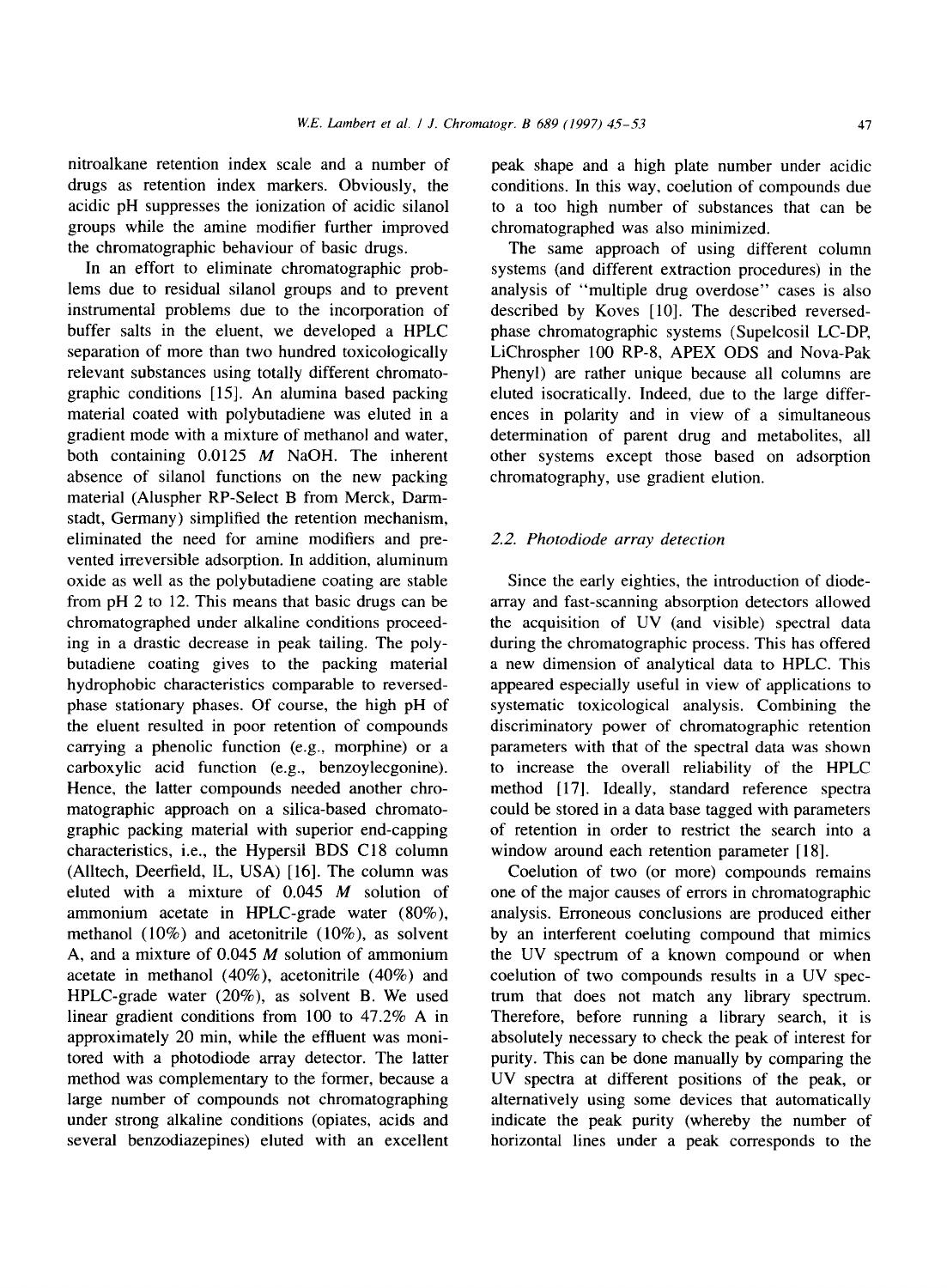

Fig. 1. Example of peak deconvolution. Upper trace: cochromatography of two compounds at 17.4 min. Lower left: the same peak with the partial contribution shown for medazepam  $(-,-)$  (58%) and for doxepin  $($ —— $)$  (42%). Lower right: reconstructed UV spectrum of medazepam  $(- - )$  and of doxepin  $($ .

number of constituents). The software of the more sophisticated systems allows peak deconvolution of two coeluting compounds, resulting in the specific UV spectrum and in the identification of each compound (Fig. 1).

#### **3. Applications of HPLC to STA**

The applicability and the potentials of HPLC in STA will be exemplified by a number of case reports already published by our group. For a more detailed description we refer to the original papers.

# *3.1. Case 1: a fatal case of trazodone and dothiepin poisoning*

A 22-year-old female was found dead on the bank of a canal. An autopsy was performed within 24 h. Vascular congestion of all organs was noted, together with dysaeration and edema of the lungs. Upon dissection of the back muscles, an aromatic smell was perceived. All other autopsy findings on the woman were unremarkable. Because no cause of death could be found, postmortem specimens were

taken from blood, urine, stomach contents, liver and kidney for further toxicological analysis [19].

In our STA procedure, the urine was screened for opioids, cannabinoids, amphetamines, methaqualone, methadone, cocaine, propoxyphene, phencyclidine, benzodiazepines, barbiturates, tricyclic antidepressants, acetaminophen, salicylates and caffeine using a homogenous enzyme multiplied immunoassay technique (EMIT). LSD, Fentanyl and cotinine were tested using a radioimmunoassay technique (RIA). TLC was used for an overall screening according to the procedure described by Sunshine [20]. Simultaneously, extracts were prepared from blood, stomach contents and (hydrolyzed) urine by a liquid-liquid extraction procedure using  $n$ -hexaneethyl acetate (7:3, v/v). Extracts were redissolved in the chromatographic solvent and injected into a HPLC-DAD system. Reversed-phase separation was performed on a Chromspher  $C_8$  column (10×0.3 cm I.D., 5  $\mu$ m) using a MeOH-H<sub>2</sub>O (containing 0.125%) isopropylamine) gradient of 30:70 to 75:25 (v/v) within 15 min.

The EMIT screening for urine proved positive for amphetamines, benzodiazepines, opioids, tricyclic antidepressants and caffeine. In the blood sample, the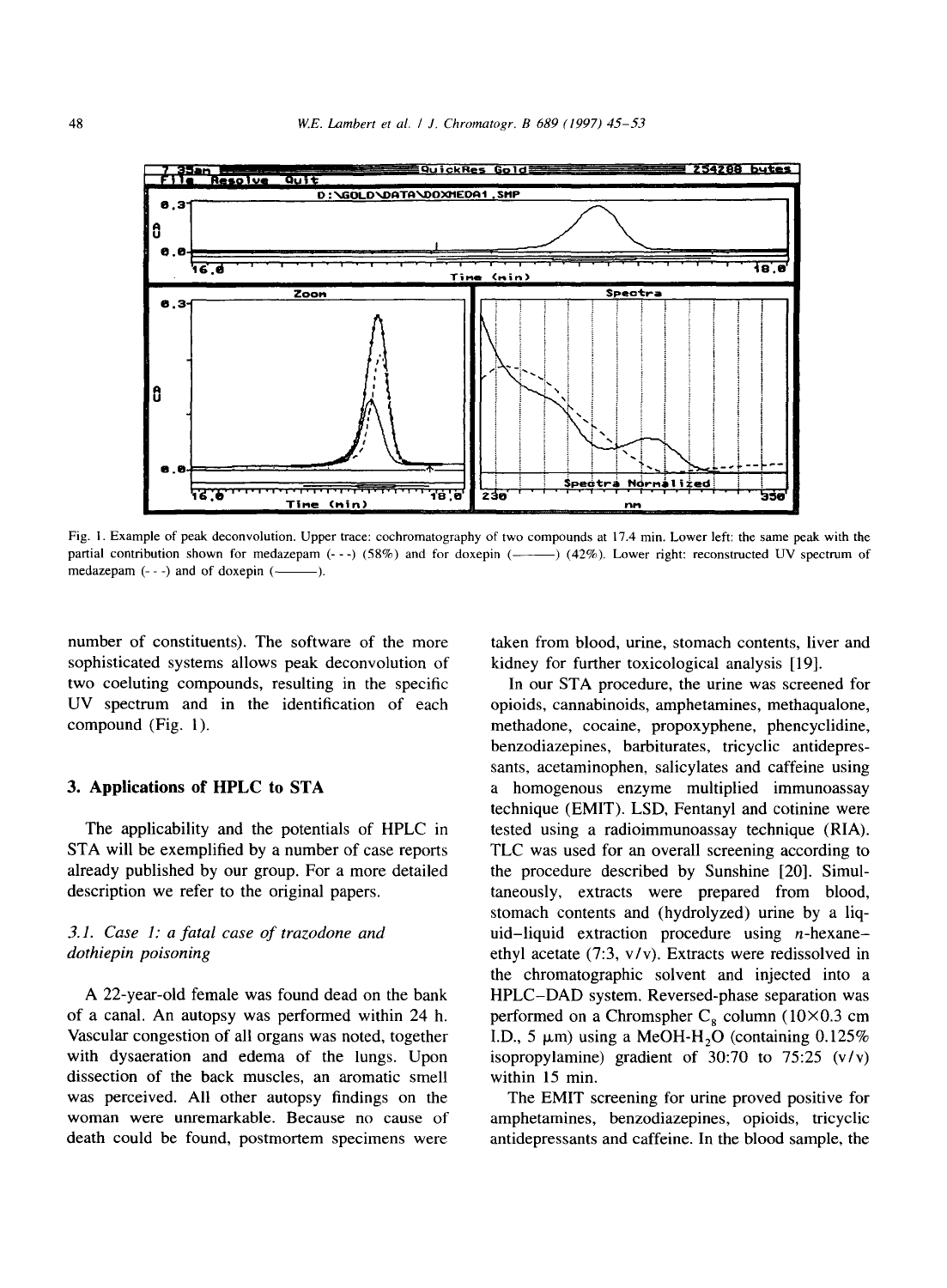presence of benzodiazepines and tricyclic antidepressants was demonstrated. In the TLC analysis, dothiepin was tentatively identified from a standard, but a highly fluorescent spot was seen for all matrices extracted under alkaline conditions. The HPLC-DAD general screening first led to the identification of this compound in blood (Fig. 2) and urine as trazodone, based on its UV spectrum. The coelution of a standard corroborated this identification. Also the presence of dothiepin (Fig. 3) was confirmed as well as the identification of opiates and benzodiazepines (EMIT positive) as codeine, lorazepam and nordiazepam, respectively. From the HPLC-DAD analysis, it also became clear that the positive result, as obtained from the EMIT analysis for amphetamines, was a "false positive" due to  $cross-reactivity$  with  $\beta$ -phenylethylamine and tryptamine, two compounds often encountered as a result of the putrefaction process.

We have already highlighted that RP-HPLC can be advantageous in the detection of metabolites in cases of intoxication. In the present case, a peak was found with a similar UV spectrum of dothiepin, eluting about 4 min earlier. Mild oxidation of a dothiepin standard (using  $H<sub>2</sub>O<sub>2</sub>$ ) and injection in the HPLC



Fig. 2. HPLC-DAD trace (displayed at 230 nm) of a blood sample extract. Peak identification: (1) trazodone and (2) dothiepin. Upper left: UV spectrum (225 to 350 nm) of peak 1. Upper right: UV spectrum of trazodone standard. Reproduced from J. Anal. Toxicol. by permission of Preston Publications, a division of Preston Industries, [19].



Fig. 3. HPLC-DAD trace (displayed at 230 nm) of a hydrolyzed urine sample extract. Peak identification: (1) dothiepin sulfoxide, (2) trazodone, (3) metabolites of nordiazepam and lorazepam (hydrolyzed), (4) metabolite of diazepam (hydrolyzed),and (5) dothiepin. Upper left: UV spectrum (225 to 350 nm) of peak 5. Upper right: UV spectrum of dothiepin standard. Reproduced from J. Anal. Toxicol. by permission of Preston Publications, a division of Preston Industries, [19].

system resulted in a peak, co-chromatographing with the unknown. The UV spectra of dothiepin and of dothiepin sulphoxide are shown in Fig. 4. Further investigation, including mass spectrometry, identified the compound as dothiepin sulphoxide, a naturally occurring metabolite of dothiepin.

The results of the STA clearly indicated the intake of trazodone and dothiepin as the cause of death. In this approach, HPLC played a paramount role. It not only actually identified the causal toxicants but the same procedure, extended with internal standardiza-



Fig. 4. Superposition of (A) the UV spectrum (225-350 nm) of peak 1 in Fig. 3 identified as dothiepin sulfoxide and (B) the UV spectrum (225-350 nm) of peak 5 in Fig. 3, identified as dothiepin.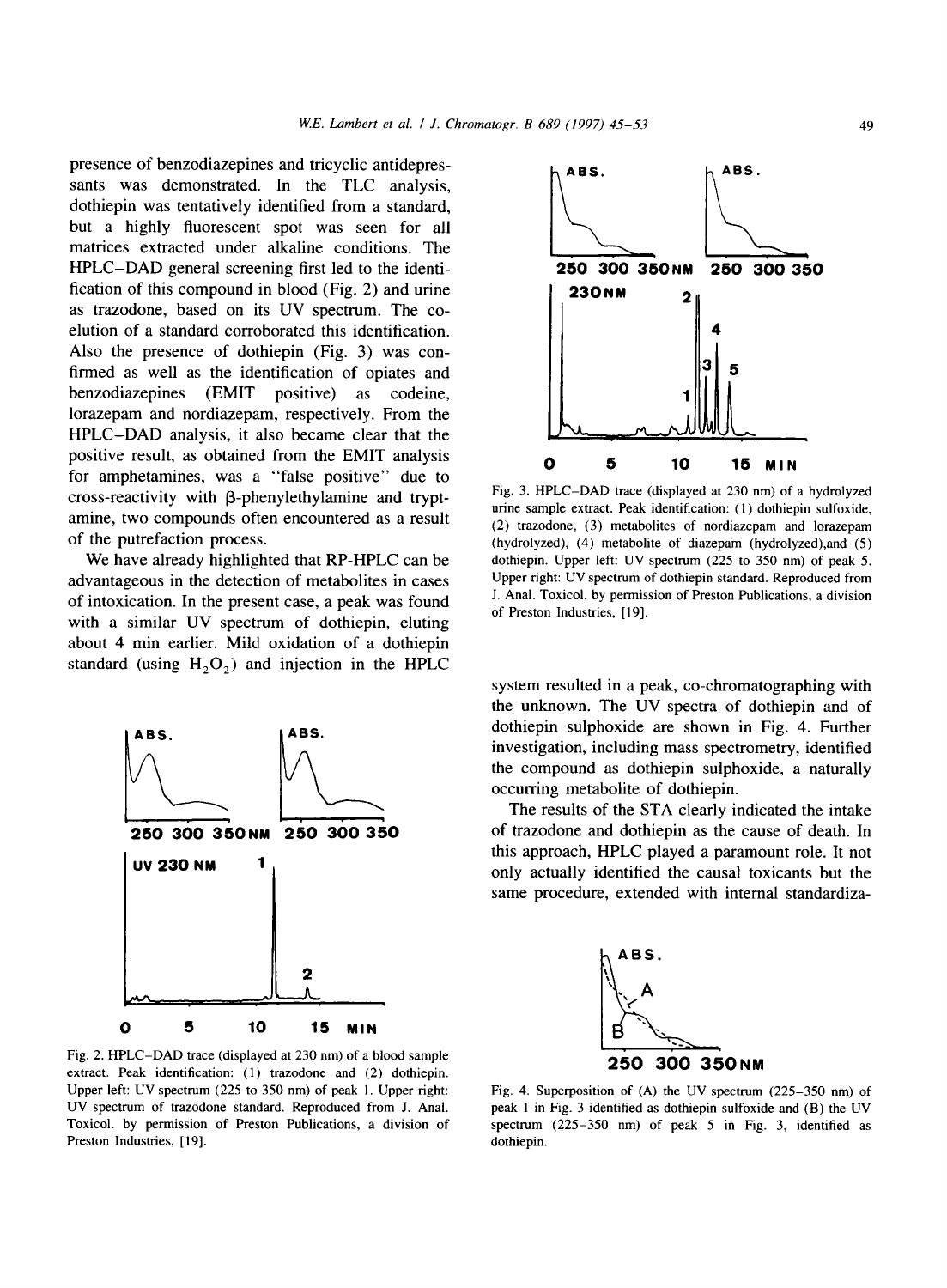tion and calibration allowed a complete quantitative assessment of this fatal overdose.

## *3.2. Case 2: a fatality involving azide*

A 25-year-old laboratory technician was found without signs of life in a cloakroom at her place of work. The young woman was immediately transferred to a university hospital. Despite intensive resuscitation, including administration of typical cardiac medication and peritoneal dialysis, cardiorespiratory standstill persisted and she was pronounced dead 35 min after admission. Emergency blood analysis revealed severe metabolic acidosis. The autopsy was carried out 36 h after death. On internal examination, both lungs were edematous and congested. Both pleural cavities contained a viscous fluid with a brownish tinge and the blood was equally of a brownish color. The stomach mucosa was quite hemorrhagic and eroded, the contents had a persistent but not specific smell. An intoxication was strongly suspected and post-mortem specimens were taken to perform STA [21].

In accordance with our laboratory's operating procedures, a comprehensive test for volatiles and drugs was performed on the postmortem specimens. This included headspace GC analysis, EMIT, R1A, TLC and GC-MS (see Case 1, Section 3.1). Furthermore, blood, stomach contents and a kidney homogenate were subjected to HPLC screening for basic drugs. This method is based on extraction under alkaline conditions and RP-HPLC analysis on an Aluspher RP-select B phase, eluted in a gradient mode with methanol and water both containing 0.0125  $M$  NaOH [15]. It was intriguing to find that all toxicological tests were negative, although the anatomo-pathological results as well as the criminalistic findings at the scene all strongly suggested a suicidal overdose. Thorough investigation of all pieces of evidence revealed that a beaker, containing a crystalline residue, was found near the victim. The anatomo-pathological indications and a positive ferricchloride color test [22] on the crystalline residue initiated the search for azide.

A quantitative analysis of azide on all submitted postmortem biological samples was undertaken based on a precolumn derivatization with 3,5-dinitrobenzoyl chloride followed by isocratic HPLC [21]. We used an Ultrasphere ODS column  $(15 \times 0.46)$  cm I.D.,  $5 \mu m$ ) with a mobile phase consisting of a 1:1 (v/v) mixture of acetonitrile and water. The detection was by DAD using display wavelengths of 240 and 254 nm. Sample preparation basically consisted of dilution in a  $K_2CO_3$  solution and acetonitrile, adjusting the pH to 5 and derivatization for 10 min at room temperature with 3,5-dinitrobenzoyl chloride. Blood, bile, stomach contents, kidney and liver all contained azide in large concentrations. A representative chromatogram is illustrated in Fig. 5. As can be seen, 3,5-dinitrobenzoyl azide can advantageously be chromatographed using a reversed-phase packing material. Identification of the azide peak in chromatograms of the derivatized postmortem samples was mainly based on identical retention behaviour as compared with a derivatized azide standard. The spectral information provided by the DAD is in this case of lesser importance as it is largely dominated by the spectral characteristics of the derivatizing label. Nevertheless, it is still very useful for peak purity evaluation and, if need, for peak deconvolution.

This case again illustrates the versatility of HPLC. Demonstration of azide is mostly based on a color reaction after addition of ferricchloride or cerium(IV) ammonium nitrate and it is well known that color reactions are prone to false positive results. Even in the case of the inorganic sodium azide salt, HPLC provided a tool for a highly reliable, sensitive



Fig. 5. HPLC-DAD chromatograms (displayed at 240 nm) of (A) the deceased's appropriately diluted bile; peak  $1(t, 5.70 \text{ min})$ : 3,5-dinitrobenzoyl azide; azide level, 1283 µg/ml. (B) An undiluted  $5-\mu g/ml$  sodium azide standard; peak 1 (t<sub>r</sub>: 5.65 min): 3,5-dinitrobenzoyl azide. Reproduced from the J. Anal. Toxicol. by permission of Preston Publications, a division of Preston Industries, [21].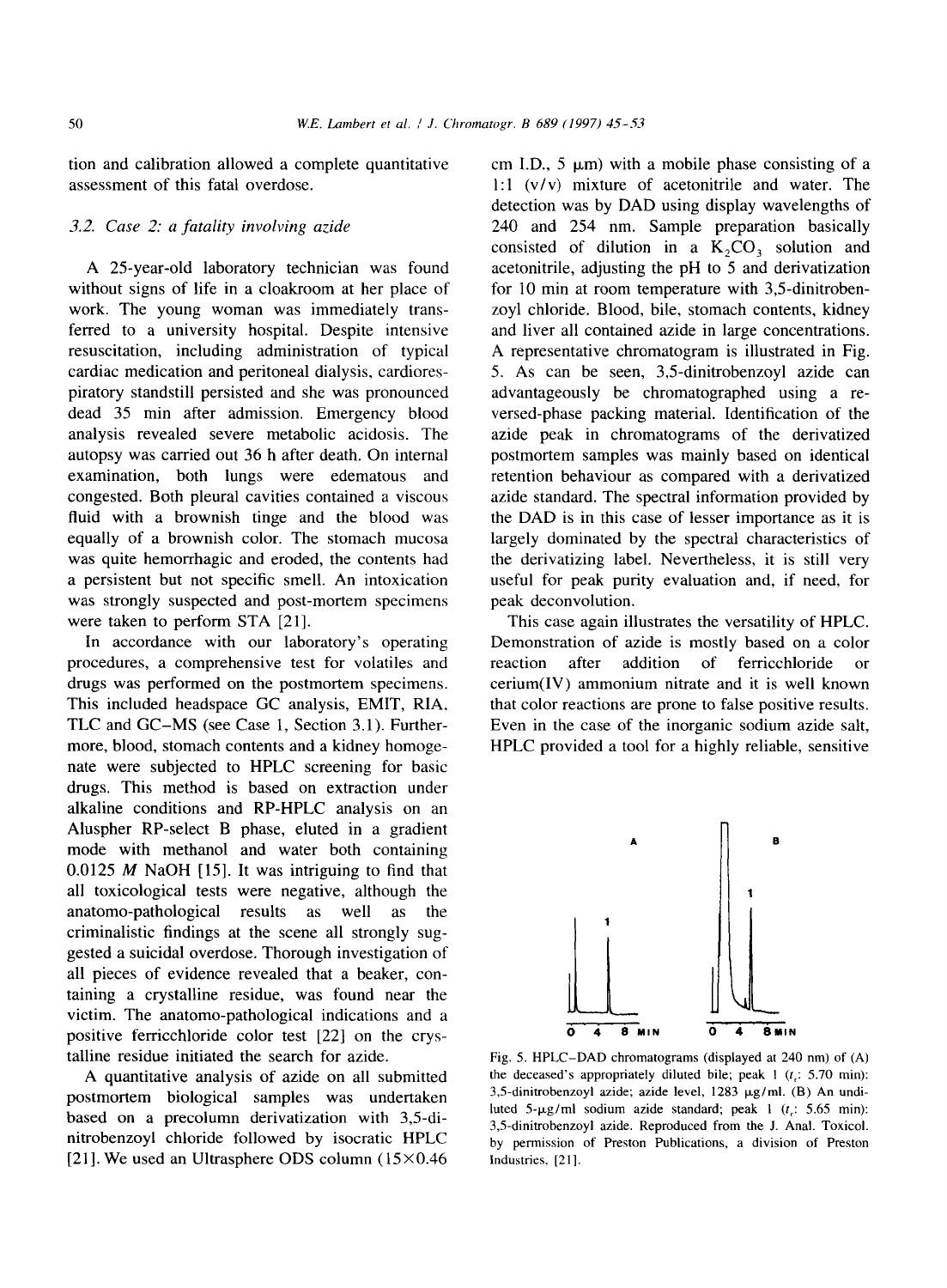and specific method, without even the need of rare or sophisticated columns, eluents or detectors. At the same time this case illustrates the intrinsic limitations of a general unknown screening. Whatever the number of drugs and toxicants covered in the operating procedure, the vast number of candidate toxic chemical entities and their wide variety in physico-chemical nature inherently make it incomplete.

## *3.3. Case 3: unexpected suicide by chloroquine*

A 40-year-old female with a history of psychological problems was implicated in a car accident. She had managed to leave the car, which was only moderately damaged, but was found dead lying at the side of the road. Considering the circumstances, a suicidal intoxication was strongly suspected and a postmortem blood sample was taken for toxicological analysis, pending a full autopsy. As described before, a comprehensive screening for volatiles and drugs was performed on the blood sample. None of the tests was positive except for the HPLC screening procedure for basic drugs [15] in which a peak was found, which could be identified as chloroquine on the basis of retention behaviour and its characteristic UV spectrum obtained by DAD. The chloroquine identity was later confirmed by GC using nitrogenphosporus detection and mass spectrometry. It was quantified using the same HPLC-DAD procedure in which quinine was used as internal standard, obtaining a chloroquine concentration of  $31.0 \mu$ g/ml.

Chloroquine is primarly used as a suppressive prophylactic for malaria infections. Although malaria is not endemic in our region, a high number of people travel to malarious areas, requiring prescriptions of antimalaria drugs. As such, our initial hesitation and surprise in finding a chloroquine overdose was definitely inappropriate.

In this case, our routine HPLC-DAD screening method promptly led us to solve this forensic problem.

# *3.4. Case 4: cocaine, polydrug abuse and forensic evidence*

A question which is frequently asked to any forensic laboratory is to provide evidence of illicit drug use. In this particular case a young male was

charged with drug trafficking and suspected of cocaine abuse. A urine sample was made available to our laboratory and initial results using combinations of immunoassays proved positive for cocaine and amphetamines. It is generally accepted that positive results of an immunoassay are to be confirmed by an independent analytical method. As usual in forensic analysis, this implies that the chemical entity has to be distinguished from endogenous, food-related substances and eventual medication in a complex biological matrix, which in itself is subjected to considerable interindividual variation. For this particular challenge, it is common practice to use GC-MS as the method of choice. However, for the quantitative part a dedicated HPLC-DAD analysis procedure for cocaine was adopted [16].

The urine sample was extracted using solid-phase extraction on a double mechanism phase, which extracts substances on the basis of polarity and charge (Varian Bond Elut Certify, Varian, Harbor City, CA, USA). This particular procedure has been optimized for cocaine and two of its metabolites, cocaethylene and benzoylecgonine. In view of the quantitative demands, two internal standards with great structural resemblance to benzoylecgonine (a carboxylic acid) and to the two esters, cocaine and cocaethylene were used. Chromatographic separation was performed on a Hypersil BDS C18 column  $(15\times0.46$  cm I.D., 5  $\mu$ m), using a mobile phase consisting of a  $0.045$  *M* solution of ammonium acetate in HPLC-grade water (80%), methanol (10%) and acetonitrile (10%) (solvent A) and in methanol (40%), acetonitrile (40%) and HPLC-grade water (20%) (solvent B). The substantial differences in retention characteristics of the various compounds required a gradient elution from 100% A to 47.2% A within 19 min. The diode array detector was set to collect spectra every 21 ms over a 220-400 nm range, display wavelength was 230 nm (4-nm bandwidth). In Fig. 6, the resulting chromatogram is shown. Retention time information combined with spectral comparison of unknowns with library spectra immediately identified cocaine and its metabolites.

It is vital that such libraries are "home-made", the spectra have to be collated from injections of standards under the same chromatographic conditions. This is especially true for toxicants containing ionizable functional groups because these can sub-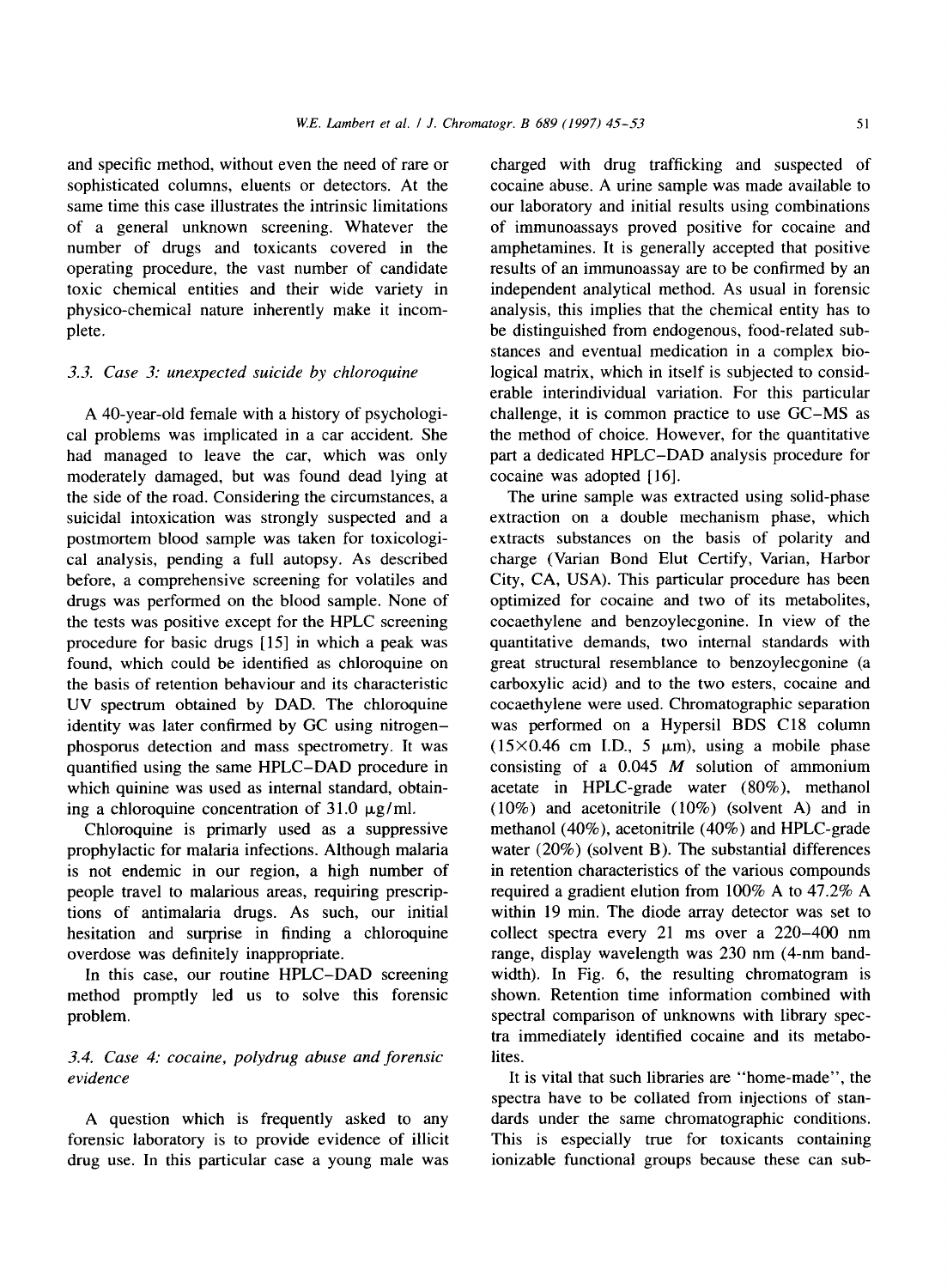

Fig. 6. HPLC-DAD trace (displayed at 230 nm) of the urine extract. Peak identification: (1) benzoylecgonine; (2) 3,4-methylenedioxy methamphetamine (XTC); (3) 3,4-methylenedioxy ethylamphetamine (EVA); (4) (I.S., ) 2'-methylbenzoylecgonine; (5) cocaine; (6) (I.S., ) 2'-methylcocaine.

stantially influence the spectrum as a result of pH, which is of course dependent on the chromatographic eluent composition. Correlation of the peak area ratios with those of a set of standards revealed a benzoylecgonine level of  $10.5 \mu g/ml$  urine and unmetabolized cocaine at  $1.4 \mu g/ml$ . Further inspection of the chromatogram and evaluation of the UV spectra, a process which can be completely automated in modern chromatography software, revealed additional clues to complete this drug inquiry. Some of the minor peaks could be identified as 3,4 methylenedioxy methamphetamine (MDMA, "XTC") and 3,4-methylenedioxy ethylamphetamine (MDEA, "EVA"), thus explaining the positive EMIT result for amphetamines. In fact this combination did not surprise us, because this kind of polydrug abuse is frequently encountered in what is called the "recreational drug abuse" scene. This case, again, exemplifies the main role of HPLC-DAD within the STA approach. It presents us with an interesting combination of possibilities, suited for screening as well as for accurate quantitative analysis, without exhaustive sample preparation and derivatization, which is almost mandatory in GC.

#### **4. Conclusion**

The identification of the toxicant responsible for an acute intoxication, either in a clinical or forensic context, is a very challenging task. The above-mentioned issues should make it very clear that a screening procedure which covers most relevant drugs and toxicants is required to achieve a valid and reliable result. To this aim, HPLC-DAD offers many advantages in terms of specificity, sensitivity, speed and ruggedness. The data produced, comprising both retention behaviour and absorption spectra of eluting chemical entities, result in an identification power at low cost and with widened availability through many hospital laboratories. In addition, the above mentioned examples show a great versatility in application fields and excellent quantitative potential.

The fast progress in DAD detector technology, computer and software power and HPLC packing material quality have led to an exponential rise of the number of reports on the use of HPLC-DAD in STA. The advent of routine use of HPLC-MS will probably promote HPLC as a viable if not better alternative to GC-MS.